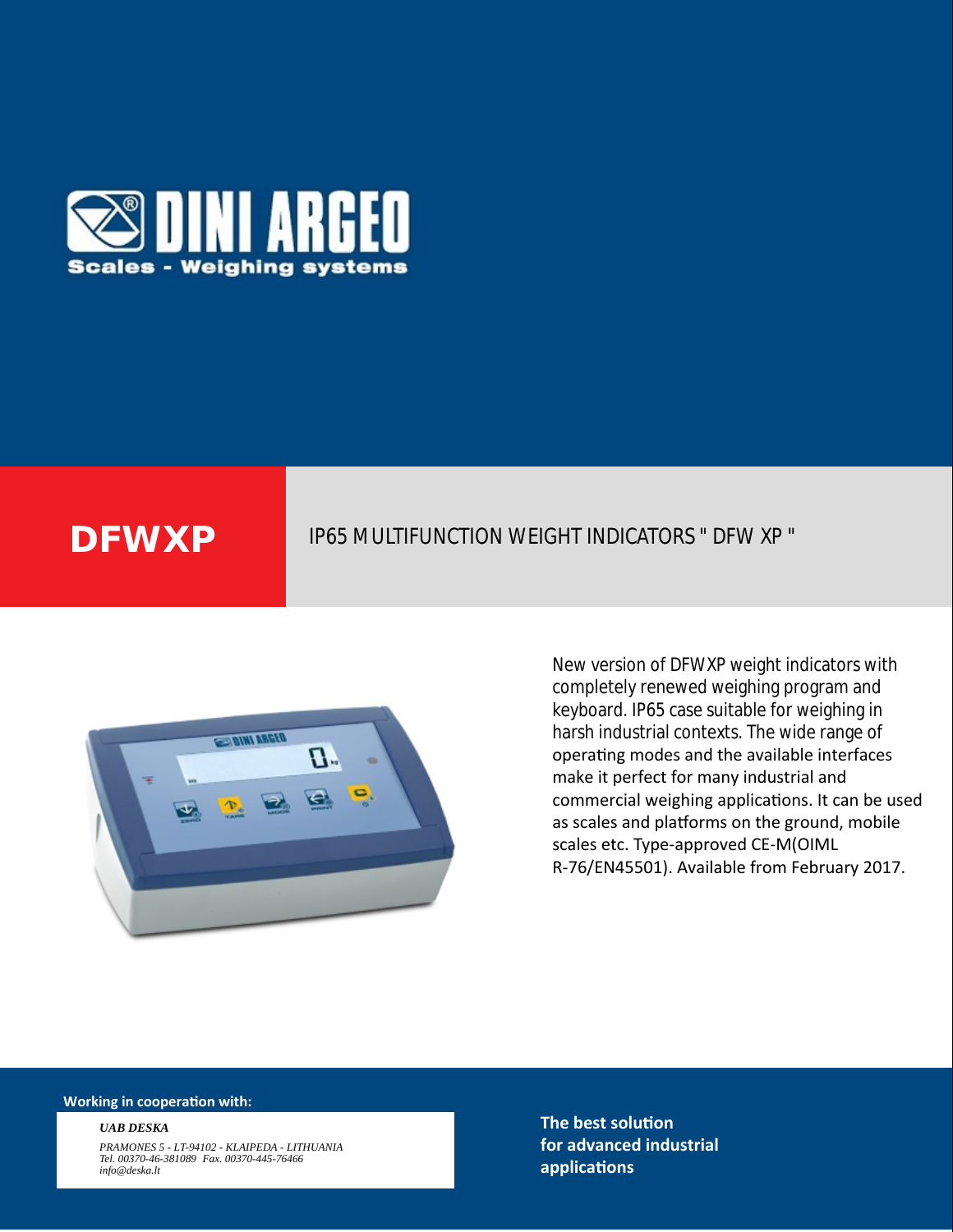#### **MAIN FEATURES**

- 5-key functional or 17-key numerical and functional waterproof keypad, with indication for quick access to main functions and regulations.
- 25mm LCD backlit display with 6 high contrast digits with icons indicating the active functions.
- Easy to clean ABS **waterproof IP65** enclosure built to withstand harsh treatment and corrosive environments
- Dimensions in mm: 278x125x186 mm
- Suitable for use on the table, column, or wall.
- The "...PXP..." versions are provided with attached thermal printer and real time clock.
- 24-bit A/D converter, 4 channels, up to 200 conv./sec. and up to 8 signal linearisation points
- Up to 10.000e or multirange 2 x 3000e @ 0,3 µV/d in CE-M approved version for legal for trade use.
- Up to 1.000.000 displayable divisions with internal resolution up to 3.000.000 points
- Digital calibration and set-up through keyboard or PC with **DINITOOLS**
- Built-in rechargeable battery (60 hours with one 350-Ohm load cell) and 110-240 Vac internal power adapter
- Connectable with up to 8 350-Ohm load cells or up to 16 700-Ohm load cells.

#### **I/O SECTION**

- RS232/C port configurable for connection with printer/labeller, or for attached printer.
- RS232/C **(or optionally RS485)** bi-directional port configurable for PC, PLC, remote display, and radio modem. Quick RJ RS232 plug connection.
- IR input only available for models with simplified 5-key keypad.

### **KEYBOARD FUNCTIONS**

Zeroing, Automatic tare, Presettable tare, printing and/or data transmission, selectable function command, on/off switching, backlit setting, function mode quick selection, user menu.

**17-key Version:** Database of 30 tares, 2 Numeric IDs, keyboard lock, repetition of last printout made, quick target insertion, APW, threshold and setpoint.

#### **MASTER/REPEATER OPTION**

Specific program (**MSTSLV** code) for use of the indicator as a universal weight repeater or as a multi-scale repeater (MASTER) in combination with DFW/DGT/MCW.

**FUNCTIONING MODES:**

**Multi-scale repeater (MASTER)**:

function which allows to repeat up to 32 independent scales, with the possibility of managing their functions, or displaying and printing the sum of the weighs of all the scales.

**UNIVERSAL weight repeater**:

function which allows to repeat the weight of any scales, through the configuration of the input string.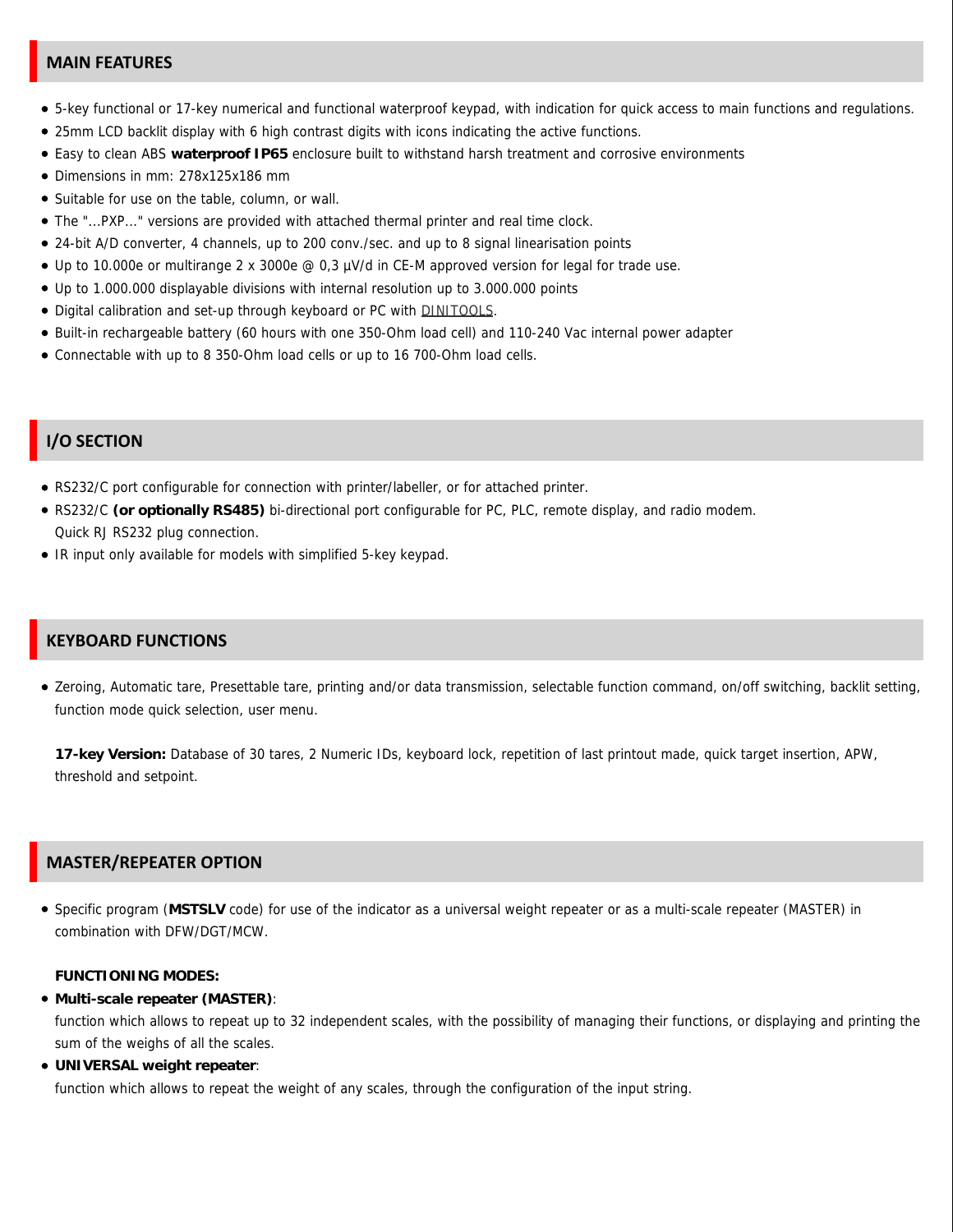## **SELECTABLE FUNCTION MODES**

- The user can select the operating modes directly using the dedicated key\*:
	- High resolution display x 10
	- Precision weighing with temporary recalibration via a sample weight (for internal factory use)
	- Net/Gross
	- Lb to Kg converter
	- Free conversion factor (for meter and litre counters etc.)
	- Weight totalizer
	- Formulizer
	- +/- controller with quick target and threshold input
	- Percentage weighing
	- Percentage batching with programmable target
	- Piece counter
	- Hold
	- Two-speed filling/batching with reset upon starting (with optional DFIO)

The "alibi memory" and "setpoint" functions are available in combination with the required operating mode and they are activated automatically when installing the relevant optional board.

- Optional functions:
	- PEAK, detection of weight peaks (code DFWPK)
	- Newton to Kg converter (code DFWPK)
	- Input-output (on request).
- Access to the user menu is gained using the dedicated key\* to adjust the weighing filter, date and time, setpoint and tare weight, which the user can access by entering a programmable access password.
	- \* These quick access keys to the menus can be blocked by configuring a dedicated password.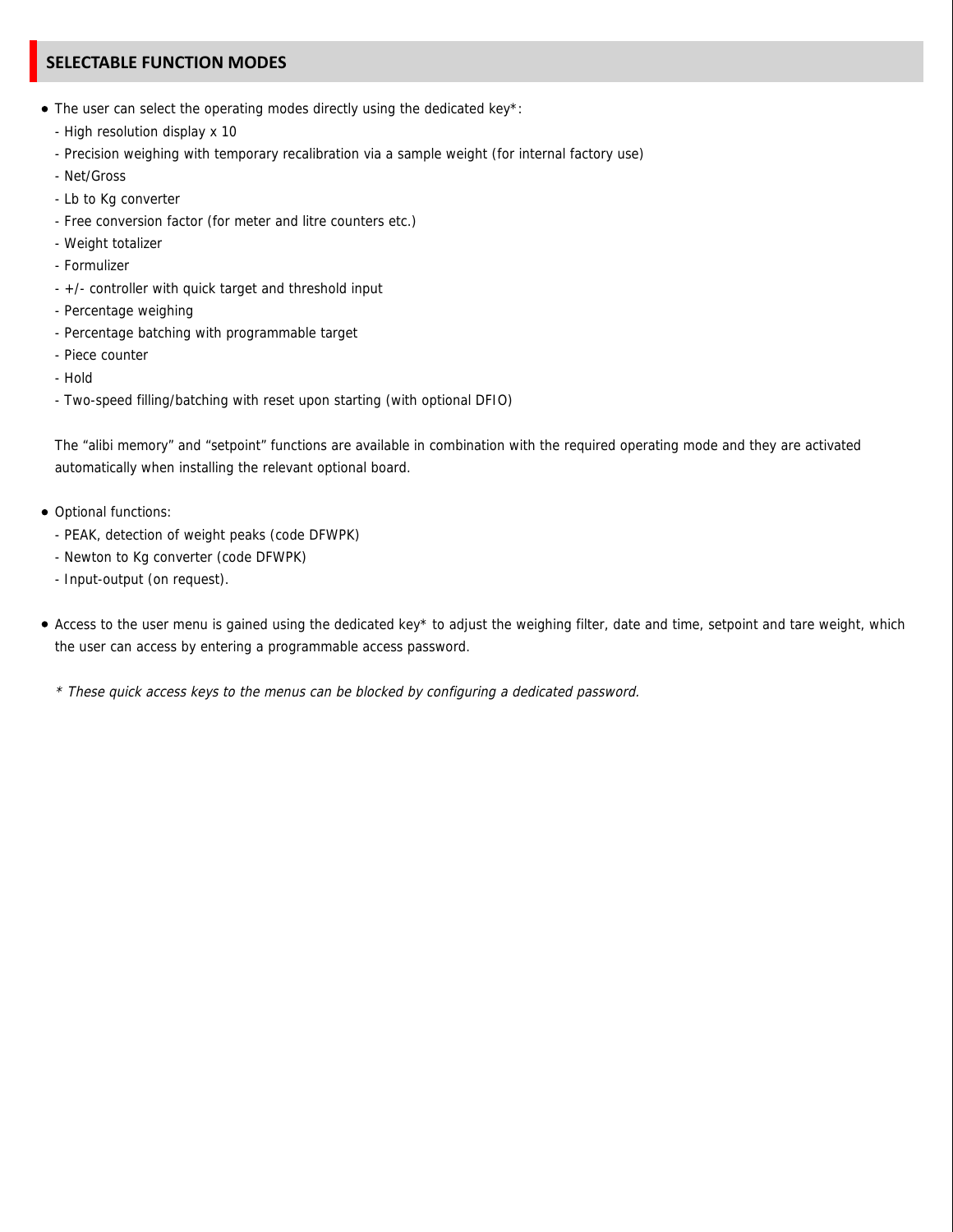DFWKPXP weight indicator with integrated printer



# **DETAIL 3**

DFWPXP weight indicator with integrated printer

DFWKXP weight indicator